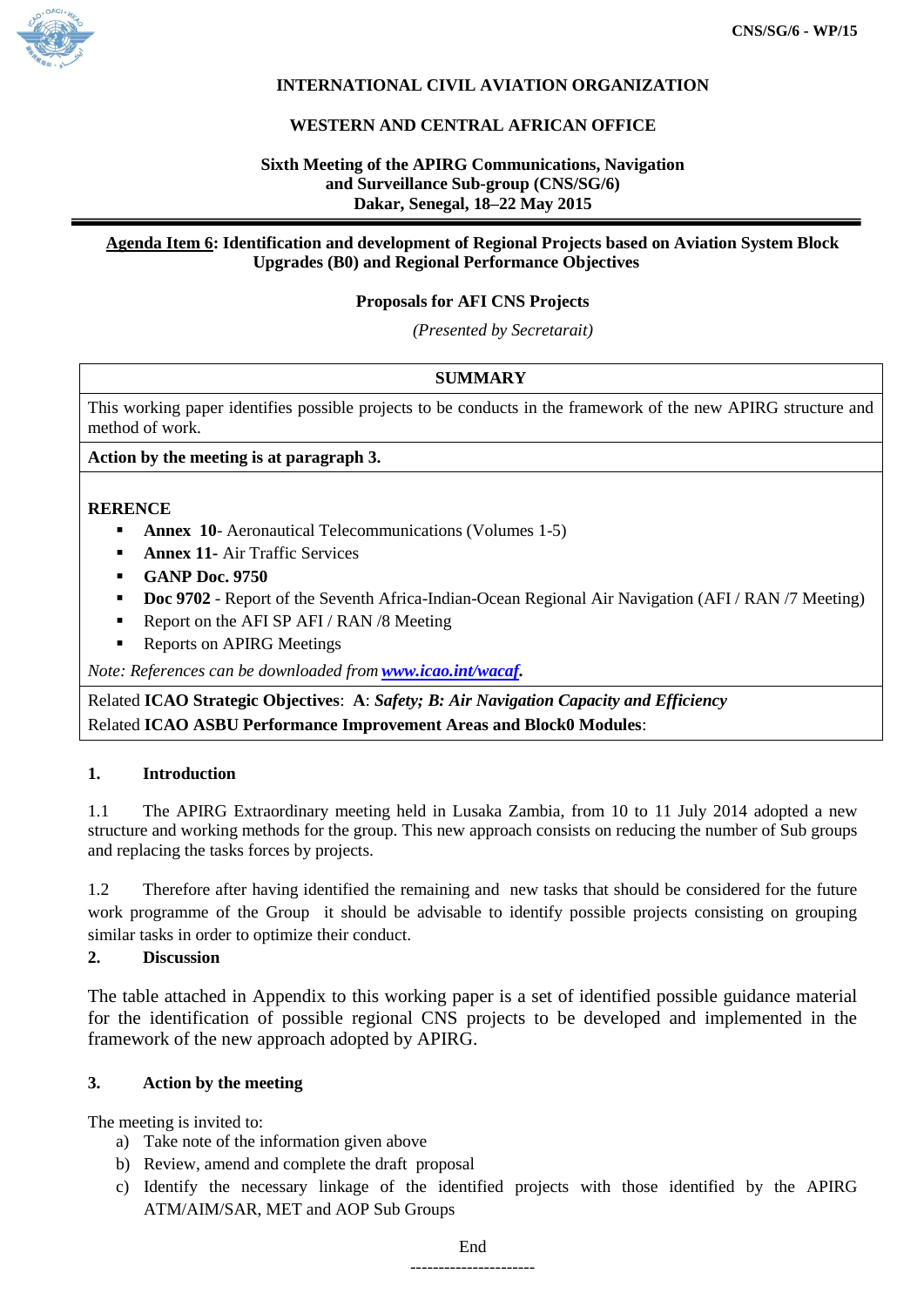**APPENDIX Draft Projects components and tasks for the development of AFI CNS Projects**

| Operational                                    | <b>CNS</b>      | <b>Identified projects components</b>                        | <b>Identified Tasks</b>            | To be completed           | <b>New Task</b>           | <b>ASBU PIA</b> | <b>ASBU Module</b> |
|------------------------------------------------|-----------------|--------------------------------------------------------------|------------------------------------|---------------------------|---------------------------|-----------------|--------------------|
| <b>Requirements</b>                            | <b>Services</b> |                                                              |                                    |                           |                           |                 |                    |
| <b>G/G</b> Coordination                        | <b>AFS</b>      | <b>Ground/Ground coordination</b>                            | <b>Implementation of</b>           | $\mathbf{X}$              |                           |                 |                    |
|                                                |                 | communication                                                | <b>ATS/DS</b>                      |                           |                           |                 |                    |
|                                                |                 |                                                              | <b>Implementation of VoIP</b>      |                           | $\mathbf X$               |                 |                    |
|                                                |                 |                                                              | <b>Implementation of AIDC</b>      |                           | $\mathbf X$               |                 |                    |
| <b>Aeronautical</b>                            |                 | Ground digital data<br>dissemination                         | <b>AFTN</b>                        | $\boldsymbol{\mathrm{X}}$ |                           |                 |                    |
| <b>Information and</b><br><b>MET</b> data flow | <b>AFS</b>      |                                                              | <b>AMHS</b>                        | $\boldsymbol{\mathrm{X}}$ |                           |                 |                    |
|                                                |                 |                                                              |                                    |                           |                           |                 |                    |
|                                                |                 |                                                              |                                    |                           |                           |                 |                    |
|                                                | <b>AMS</b>      | <b>Improvement of Air/Ground</b>                             |                                    | $\mathbf{X}$              |                           |                 |                    |
|                                                |                 | voice communication                                          | <b>Implementation of VHF &amp;</b> |                           |                           |                 |                    |
|                                                |                 |                                                              | <b>HF</b> (Voice)                  |                           |                           |                 |                    |
|                                                |                 |                                                              |                                    |                           |                           |                 |                    |
|                                                |                 | <b>Implementation of Air/Ground</b><br>digital communication | <b>Implementation of</b>           | $\boldsymbol{\mathrm{X}}$ |                           |                 |                    |
| Air/Ground                                     |                 |                                                              | <b>CPDLC</b> (data)                |                           |                           |                 |                    |
| Communication                                  |                 |                                                              | <b>Implementation of VDL</b>       |                           | $\boldsymbol{\mathrm{X}}$ |                 |                    |
|                                                |                 |                                                              | (data)                             |                           |                           |                 |                    |
|                                                |                 |                                                              | <b>Implementation of HF DL</b>     |                           | $\boldsymbol{\mathrm{X}}$ |                 |                    |
|                                                |                 |                                                              | (data)                             |                           |                           |                 |                    |
|                                                |                 |                                                              | <b>Implementation of SSR</b>       |                           | $\mathbf X$               |                 |                    |
|                                                |                 |                                                              | Mode S DL (data)                   |                           |                           |                 |                    |
| <b>Maintain an</b>                             | <b>AMS</b>      | <b>Identification and of AFI</b>                             | <b>Implementation of RCP</b>       |                           | $\boldsymbol{\mathrm{X}}$ |                 |                    |
| acceptable QoS                                 |                 | <b>Required Communication</b>                                |                                    |                           |                           |                 |                    |
|                                                |                 | <b>Performance (RCP)</b>                                     |                                    |                           |                           |                 |                    |
|                                                |                 |                                                              |                                    |                           |                           |                 |                    |
|                                                | <b>ARNS</b>     |                                                              | <b>Implementation of GNSS</b>      | $\boldsymbol{\mathrm{X}}$ |                           |                 |                    |
|                                                |                 |                                                              |                                    |                           |                           |                 |                    |
| <b>Increase</b><br>situational<br>awareness    | <b>ASS</b>      | <b>Implementation of Surveillance</b><br>systems             | <b>Implementation of SSR</b>       | $\mathbf{X}$              |                           |                 |                    |
|                                                |                 |                                                              | <b>Mode S</b>                      |                           |                           |                 |                    |
|                                                |                 |                                                              | $\bf{ADS-C}$                       | $\mathbf X$               |                           |                 |                    |
|                                                |                 |                                                              | $ADS-B$                            |                           | $\mathbf X$               |                 |                    |
|                                                |                 |                                                              | <b>Mlat</b>                        |                           | $\boldsymbol{\mathrm{X}}$ |                 |                    |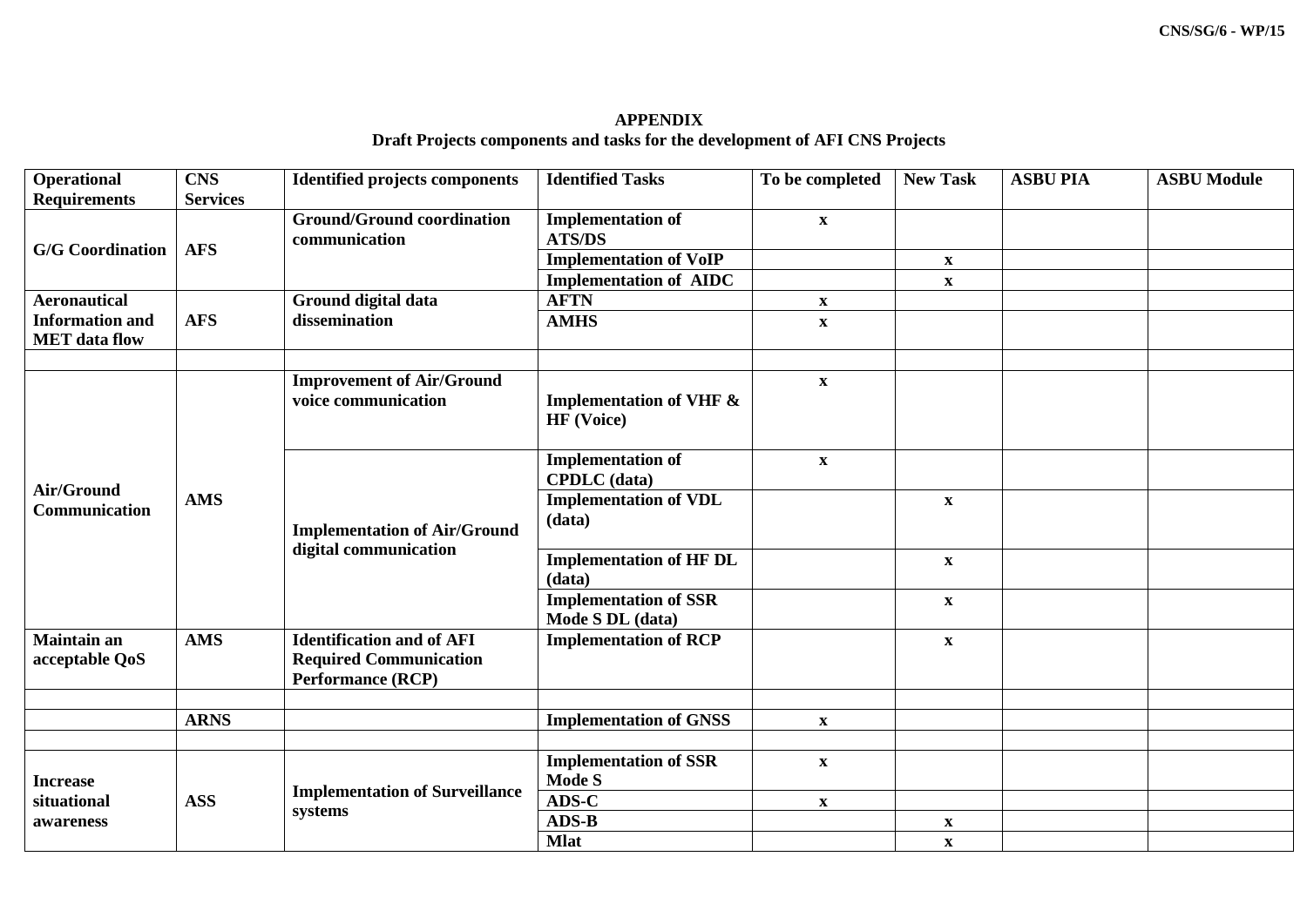| <b>Seamless</b><br>aeronautical<br>surveillance |                 | Interconnection/Interoperability  <br>of surveillance systems | Surveillance data sharing<br>$(SSR ADS-B.)$ | $\mathbf{r}$ |  |
|-------------------------------------------------|-----------------|---------------------------------------------------------------|---------------------------------------------|--------------|--|
| <b>Available</b><br>spectrum for CNS            | <b>Spectrum</b> | <b>Protection of Aeronautical</b><br>spectrum                 | <b>Preparation of ITU WRC</b>               |              |  |
| services                                        |                 |                                                               |                                             |              |  |